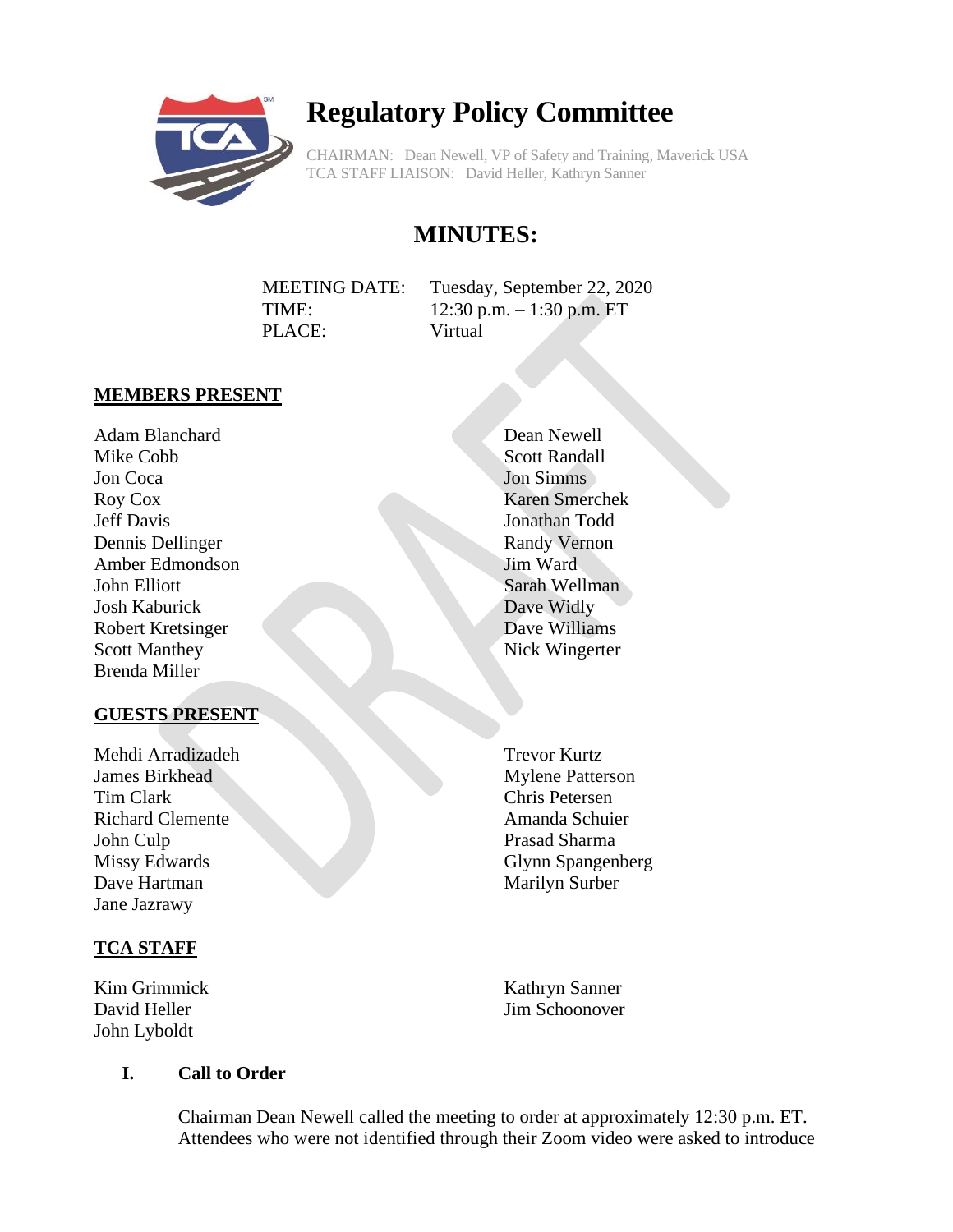themselves. A video by DriverFacts, the sponsor of the 2020 TCA Fall Business Meetings, welcomed participants to the meeting. A motion was made, seconded, and passed to conduct the meeting according to the antitrust guidelines. A motion was made, seconded, and passed to approve the minutes of the previous meeting in Kissimmee, FL on March 1, 2020.

#### **II. Hours of Service Implementation Update – Rich Clemente, Transportation Specialist, FMCSA**

Rich Clemente of the Federal Motor Carrier Safety Administration (FMCSA) updated attendees on the new hours-of-service (HOS) regulations, which are set to go into effect on September 29. He outlined the four key provisions of the new rules, including the shorthaul exception, the adverse driving conditions definition, the 30-minute break rule, and the sleeper berth provision. Clemente also informed the committee about recently announced litigation seeking a review of the new rules. A question was asked about the possibility for further updates to the sleeper berth provision to account for a 6/4 and 5/5 split, including whether FMCSA will be pursuing a pilot program to collect the necessary data. Clemente noted that the window is not shut but that no additional HOS changes are imminent.

## **III. Regulatory Update – David Heller, Vice President of Government Affairs, TCA**

TCA's David Heller informed the committee of the numerous actions taken by FMCSA to provide flexibility to the trucking industry in response to the coronavirus pandemic. He also highlighted other recent actions by FMCSA, including a proposed pilot program to gather data on a potential 3-hour pause provision to the HOS rules and a proposed pilot program to study the safety performance of 18-20-year-old drivers in interstate commerce. He discussed the Drug & Alcohol Clearinghouse, hair testing, compliance reviews, and the Crash Preventability Determination Program.

## **IV. Overview of Regulatory Comments Submitted – Kathryn Sanner, Manager of Government Affairs, TCA**

Kathryn Sanner explained to committee members that TCA had filed eight regulatory comments since the last committee meeting in March. These comments included five pertaining to HOS and the electronic logging device mandate, one supporting a request for tank truck carriers to install pulsating brake lamps, one supporting FMCSA's proposal to close a reporting loophole with the Drug & Alcohol Clearinghouse, and one regarding FMCSA's proposed Beyond Compliance program. Sanner also discussed comments expected to be filed in the coming weeks regarding hair testing, FMCSA's 3-hour pause pilot program, and the Agency's younger driver pilot program.

#### **V. Update on TCA Call on Washington – Kathryn Sanner, Manager of Government Affairs, TCA**

Kathryn Sanner updated attendees on the status of TCA's Call on Washington, noting that TCA plans to resume hosting small groups for congressional visits once Capitol Hill and Washington, DC reopen to visitors. TCA will reach out to members to gauge availably for visits, which will take place on a rolling basis every few weeks after the reopening, and